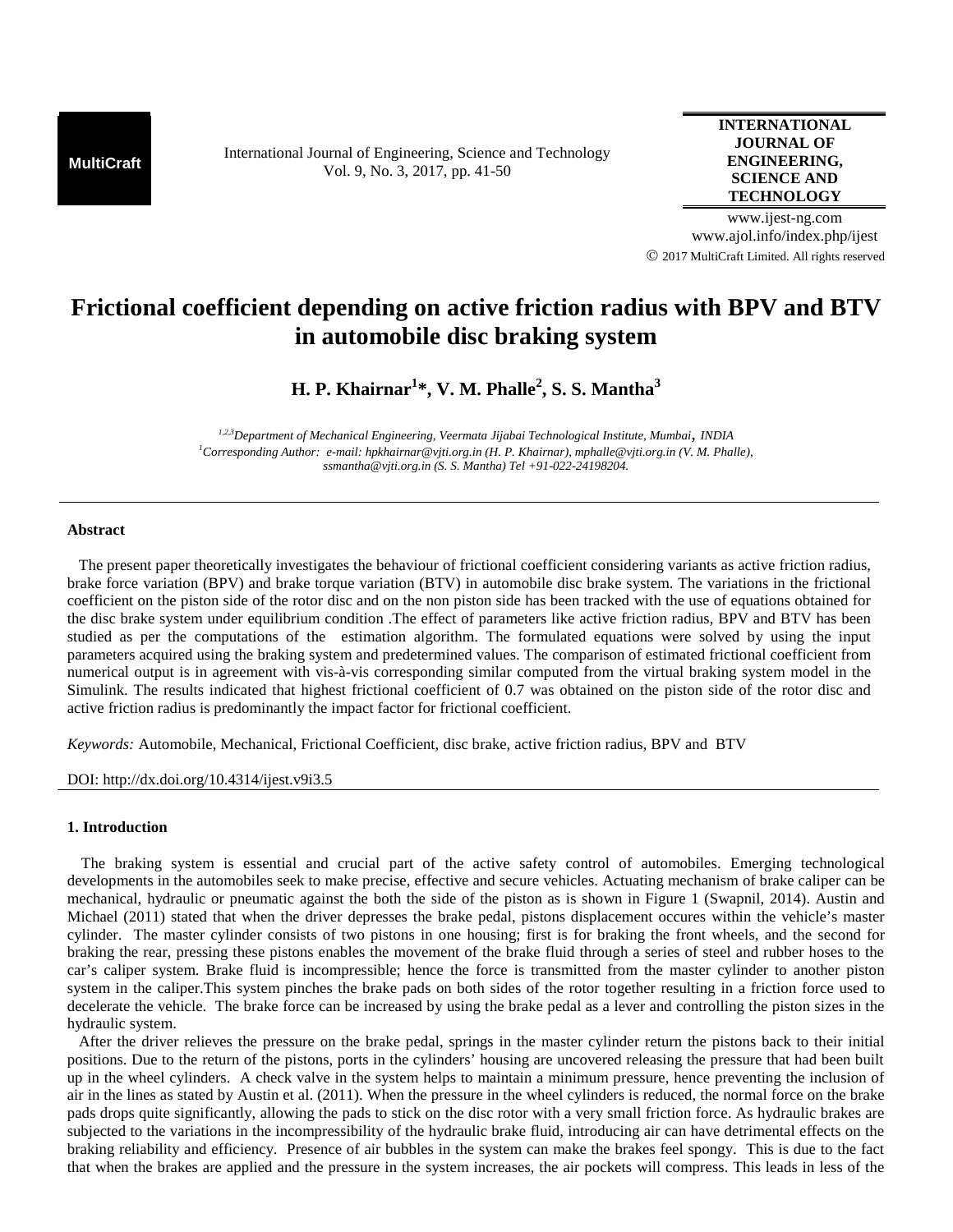brake force being transferred to the wheel cylinder, and hence a less efficient braking system. If air in the form of bubbles has entered the brake system, it must be bled out to prevent the problems discussed earlier. Nouby and Srinivasan (2009) used the eigenvalue analysis combined with DOE to understand the impact of various geometrical parameters on the disc brake squeal phenomenon.



Figure 1. Schematic diagram of Disc brake (Swapnil, 2014)

Eltoukhy and Asfour (2008) concluded that load transfer takes place due to the rearrangement of weight around a vehicle during acceleration, braking, and deceleration. It is pertinent to distinguish between load transfer and weight transfer. Load transfer is an imaginary shift in the weight due to acceleration while the weight transfer takes into consideration the real movement of the vehicle's centre of gravity relative to the wheel axes. .The caliper disc brakes require large actuating force than for drum brakes because they do not have friction moment or servo action to assist the brake application. Circular pads are generally used in caliper brakes which are hydraulically actuated whenever the hydraulic pressure is to be increased by smaller extent as the pads themselves are supported entirely by the piston face.Hence circular pads are less costlier to manufacture since no extra supporting structure is required to be created. Non circular pads are used where the greater performance in regard to pressure expansion is required which is prevalent in aircraft brakes. Ozge, William and Abhijit (2011) evaluated the quality measurements systems in automotive industry and concluded that barking is one of the trouble spots and its effect on the directional stability.

As per Orthwein (2004) coventional design equations for brakes had predicted on either of the assumptions as uniform wear or uniform pressure. If an annular disc brake is replaced with full- faced rigid discs on both input and output shafts and with a lining material that covers the entire face of one of the discs so that  $r_i=0$ , the torque capability of the brake may be given initially by equation

$$
T=2/3 \mu (r_0^3-r_1^3) \tag{1}
$$

An analysis of the force lines by Degestein et al. (2006) along a caliper indicated that the suitable position for the measurement of the clamping and tangential forces can be discovered in the friction surface of the brake pads. Since all forces required for the application of brakes must be supported by the brake pads, with the inclusion of these forces in the back plate of the brake pad, a correct prediction is quite difficult due to the multiple contact points with the caliper.The consideration of the active friction radius on the clamping force due to a stationary brake enables radial shifting to the outer edge of the brake disc. During brake actuation the application of tangential force enables a shifting in the tangential direction. Clamping force is exerted due to the combined effect of hydraulic pressure and the piston surface .The tangential force at the contact of the disc pad and rotor disc is

FtP= Fp. µ (on friction area of the piston side) (2) Ftnp= Fnp. µ (on friction area of the non piston side) (3)

The tangential force, together with mean friction radius R, causes the braking torque,

$$
B.T. = (Ftp+Ftmp).R.
$$
 (4)

Ultimately the amount of braking torque results with the help of the dynamic tire radius in the contact patch of the tire, the desired braking force and the deceleration of the vehicle.Due to the support of tangential force on the stator reaction  $(F_1)$  to the piston force results, considering this force  $(F_1)$ , the clamping force does not correspond to the piston force during a braking process. Degestein et al*.* (2006) concluded that uniform surface pressing occurs due to the active friction radius shifting while braking .The caliper expands itself under the high clamping force due to which shifting of the active friction radius occures and a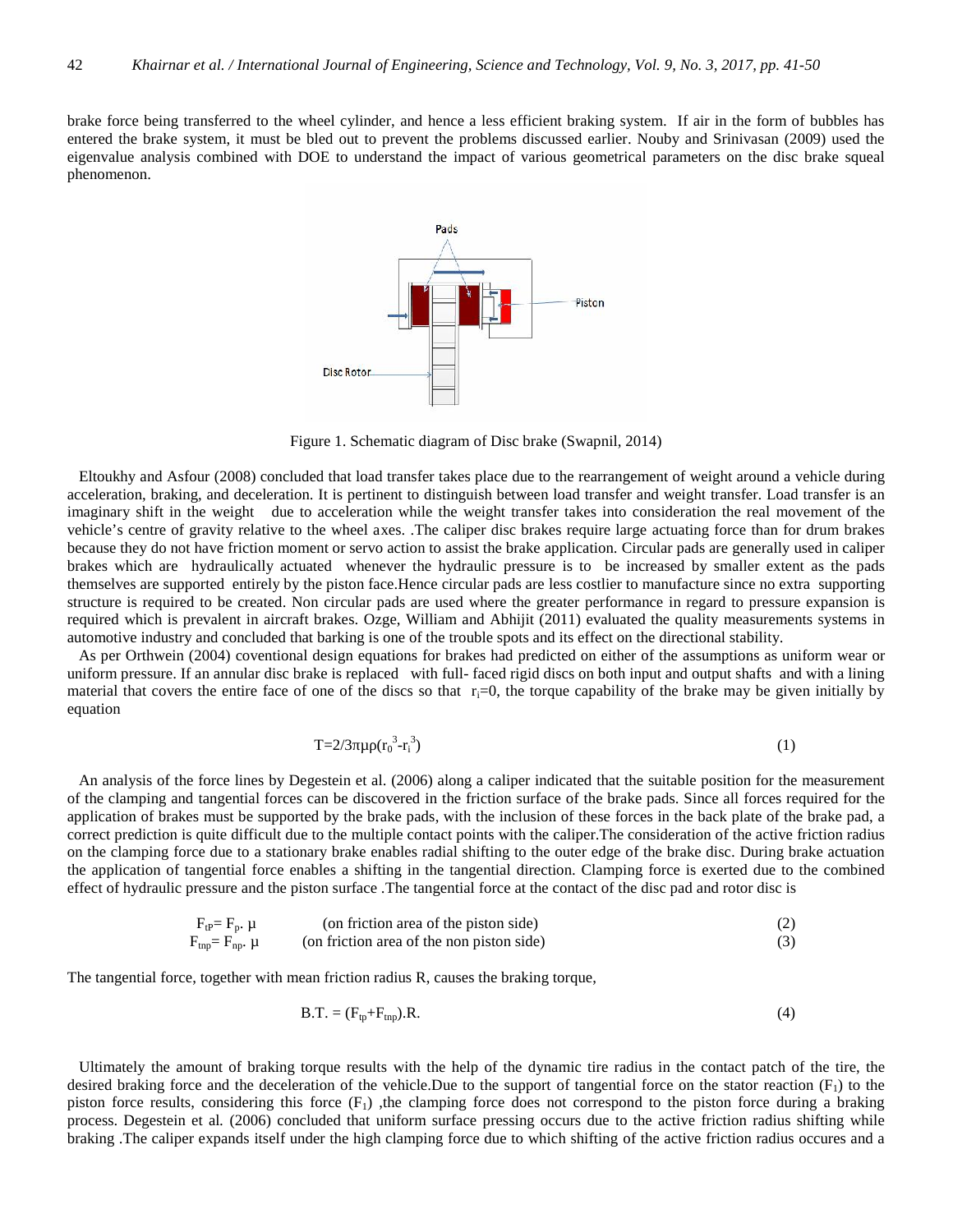bigger active friction radius can be assumed.There are no identical shiftings on piston side and non piston side, since the non piston side has more elasic qualities than piston side with regard to the construction. Han et al.(2014) proposed that variations in the actual and average values of the braking torque are caused due to the deviations between the actual and the nominal geometry of the contact between the brake pads and the disc.

Braking Force = 
$$
\int_{-R}^{R} F y....v...R d.R dW
$$
 (5)

Braking force is transmitted hydraulically through the fluid, for cylinders of the same size force transmitted from one is the similar amount as the force applied to other. By engaging the cylinders of different sizes forces can be increased or reduced allowing users to achieve desired braking force for each wheel

Braking Force=
$$
\int_{-\pi}^{\pi} \int_{R}^{r} F y_{\dots} v R^2 dR d\mu
$$
 (6)

The uniform wear out has been assumed by Jorge (2012) in the brake pads and disc, the braking torque can be calculated as a function of brake inner disc and outer diameter, the pressure between brake pad and disc and frictional coefficient( $\mu$ ) at the contact of pad and disc. To prevent the numerical instabilities, the transition between the positive and negative braking torque should be smooth. Even though wide research work have been carried out in the field of automotive braking system regarding the effect of the frictional coefficient( $\mu$ ) at the disc rotor and pad interface on various parameters, but it did not analyze the combined effects of the BPV, BTV and active friction radius at the pad- rotor disc interface.

The present study comprises multitude of equations for frictional coefficient  $(\mu)$  obtained under the equilibrium conditions using principles of classical mechanics considering the various longitudinal forces. Influence of the operating parameters such as brake force, brake torque and active friction radius are evaluated. The equations are solved with the predetermined values and reference system data. The computed results are compared with virtual Simulink model of the disc braking system.

### **2. Frictional Coefficient with Active Friction Radius, BPV and BTV**

The rotational deceleration of the wheel and disc are based on the torque caused by the force of friction between the brake pad and disc rotor. The friction force responsible for deceleration is a function of the force applied by the driver to the pedal. The combined effect of forces applied on the wheel show that the vehicle speed decreases as the force of the road on the tire overcomes the force of the axle on the wheel. The clamping force  $(F_c)$  acting normal to the contact surface of the disc and the caliper is balanced by the resulting force  $(F_2)$  to attain the equilibrium condition, tangential force  $(F_{\text{in}})$  is acting the downward as shown in Figure 2. Similarly forces at the non piston side of the disc are acting to maintain the equilibrium in the braking process and to avoid the skidding of the vehicle. But due to the actuation mechanism of the piston at the brake disc, the forces at the piston and non piston side are not equal in magnitude,  $(F_{np})$  is the normal force at the contact of the disc and caliper,  $(F_2)$  is the reaction force and  $(F_{\text{tmp}})$  is the tangential force. It is pertinent to note that due to the forces  $(F_1)$  and  $(F_2)$  the piston force does not correspond to the clamping force. Due to this phenomenon, variation in the active friction radius occurs. Equilibrium equations at the rotor disc in the longitudinal direction results

$$
F_p - F_2 = 0 \quad \text{(piston side)}\tag{7}
$$

$$
F_1 - F_{np} = 0 \quad \text{(non piston side)} \tag{8}
$$

Weight component (mg) in the downward direction takes into account the accumulated mass of the disc and caliper.Due to the inequality of the forces on the piston and non piston side frictional coefficient ( $\mu$ ) respectively ( $\mu_p$ ) and ( $\mu_{np}$ ) causes the friction forces in the lateral direction

$$
mg + \mu_p.F_P = 0 \quad (piston side)
$$
 (9)

$$
mg + \mu_{np}.F_{np} = 0 \qquad \text{(non piston side)} \tag{10}
$$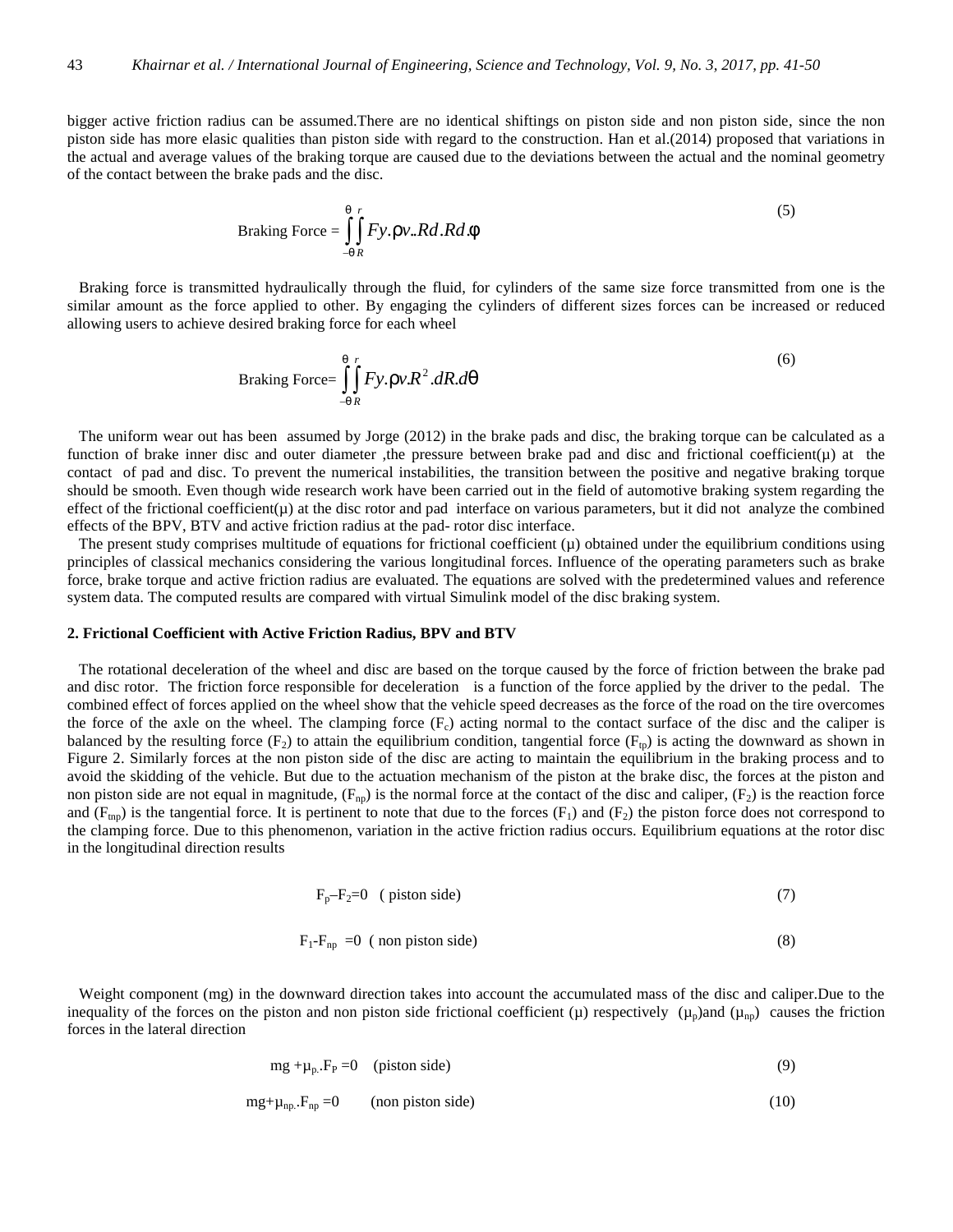



Figure 2: Forces with variations in active friction radius Figure 3. Forces with constant active friction radius.



Figure 4. Tangential force at the caliper

The clamping force (Fc) shown in Figure 3 is the result of the pressure exerted by the fluid and the piston surface.The clamping force is responsible for the tangential force  $(F_t)$  at the caliper and the disc interface shown in Figure 4, tangential force  $(F_t)$  on piston as well as on the non piston side is expressed below

$$
F_t = F_c. \left(\mu_{np} + \mu_p\right) \tag{11}
$$

The tangential force with the active friction radius  $(R_a)$  causes the braking torque

$$
T_b = F_t \cdot R_a \tag{12}
$$

The braking torque causes the deceleration of the vehicle, to balance the braking effort required at the front and rear axle torque at the piston and non piston side as calculated below

$$
T_p = \mu_p F_p \tag{13}
$$

$$
T_{np} = \mu_{np} F_{np} . R \tag{14}
$$

Torque increases with the actuation effort, velocity and temperature (Gillespie, 1965).The total braking torque for the front and rear axles takes into account the angle () for contact patch of the caliper with disc and inner as well as the outer radius.

$$
T = 2/3 F. \mu. (r_0^3 - r_1^3). \tag{15}
$$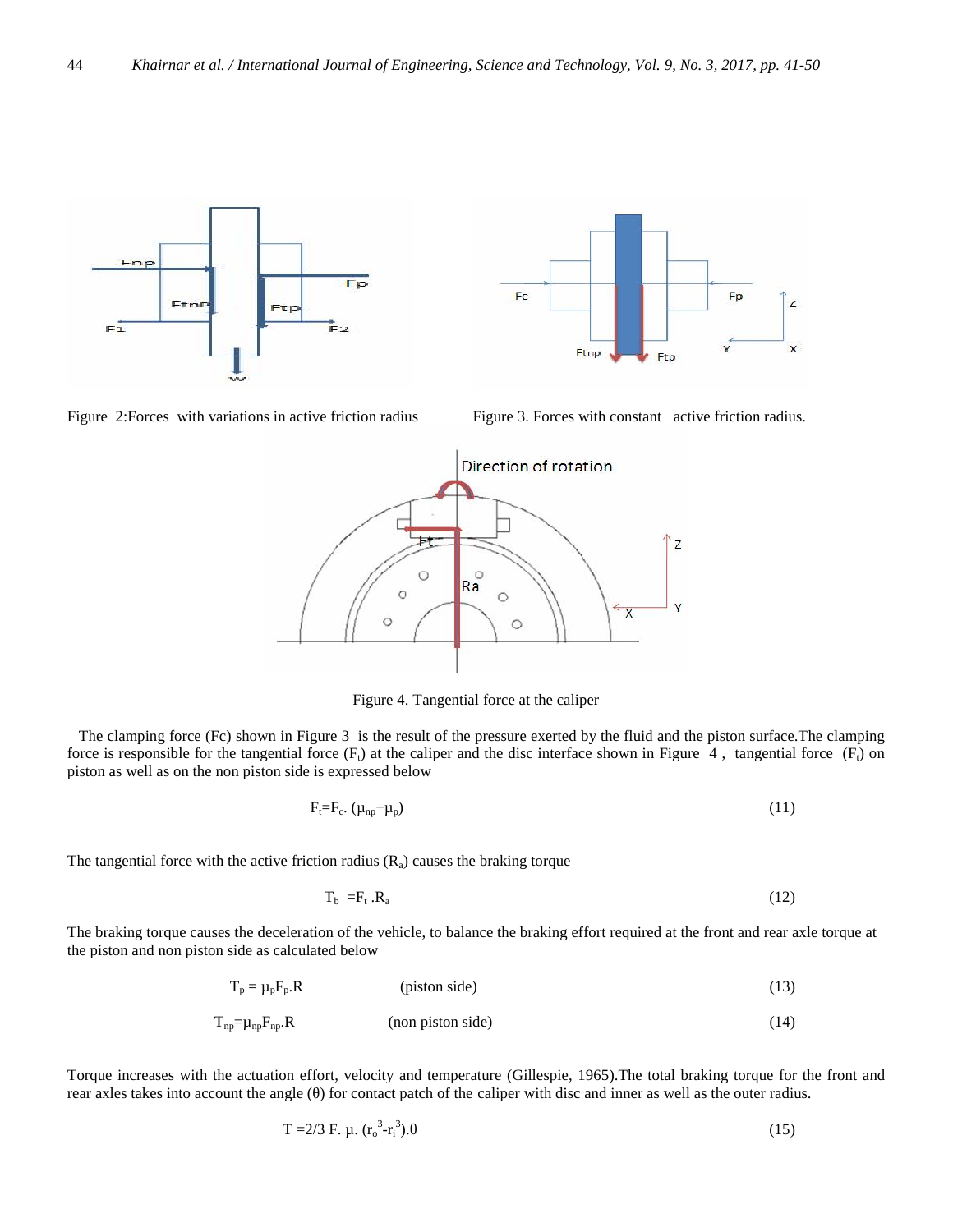## **3. Operating and Geometric Parameters**

Following Table 1 shows the calculated and referred parameters from the reference vehicle system by Tania et al. (2012).

| Table1. Input parameters |                                              |                |
|--------------------------|----------------------------------------------|----------------|
| Sr No                    | Parameters                                   | Value          |
| 1.                       | Input drive force (lb)                       | 90             |
| 2.                       | Pedal ratio                                  | 4:1            |
| 3.                       | Brake pedal force (lb)                       | 360            |
| 4.                       | Force from master cylinder (psi)             | 935.44         |
| 5.                       | Outer radius (in)                            | 8.2            |
| б.                       | Inner radius<br>(in)                         | 4.2            |
| 7.                       | Torque at the rotor (In-lb)                  | $(0-437289.8)$ |
| 8.                       | Force at the piston and non piston side (lb) | 2644.9         |
| 9.                       | Density of the disc $(Kg/m^3)$               | 7850           |
| 10.                      | Density of the friction plate $(Kg/m^3)$     | 6000           |

### **4. Frictional Coefficient Estimation Algorithm**

The rotor disc-pad frictional coefficient  $(\mu)$  estimation is pertinent for computation of the braking torque, which influence the active safety of the automobiles and the passenger. The estimation algorithm should be of low computational complexity and should present the holistic view of the parametrs involved. Figure 5 shows the flowchart for the frictional coefficient  $(\mu)$ computation. This includes two sub parts: one is for estimation of frictional coefficient  $(\mu)$  considering the BPV, while the second is for the frictional coefficient  $(\mu)$  estimation using the BTV. Since the changes in the active friction radius are responsible for the variations in BPV and BTV, it is considered as the predominant parameter in the estimation of the frictional coefficient  $(\mu)$ .



Figure 5. Algorithm for frictional coefficient estimation

#### **5. Simulink Model for the Braking System**

 The virtual model shown in the Figure 6 simulates the dynamics at the disc rotor-pad interface during the brake actuation. It presents a single wheel brake which can be replicated a number of times to represent a model for multi wheel vehicle. The rotor disc is having starting speed corresponding to the vehicle speed before the brake actuation. The slip between vehicle speed and disc speed is taken as constant at 0.8 represented by the constant block paramater.The bang-bang controller used is based upon the actual slip and the desired slip.The control of the brake pressure is considered through a first order lag that represents the delay associated with the hydraulic lines of the brake system.The model then integrates the filtered rate to yield the actual brake pressure.The gain factor for the contact force is fixed at '1'.The calculated brake torque from tangential force and the active friction radus is set as the block parameter. Further the frictional coefficient is computed by ratio of the forces.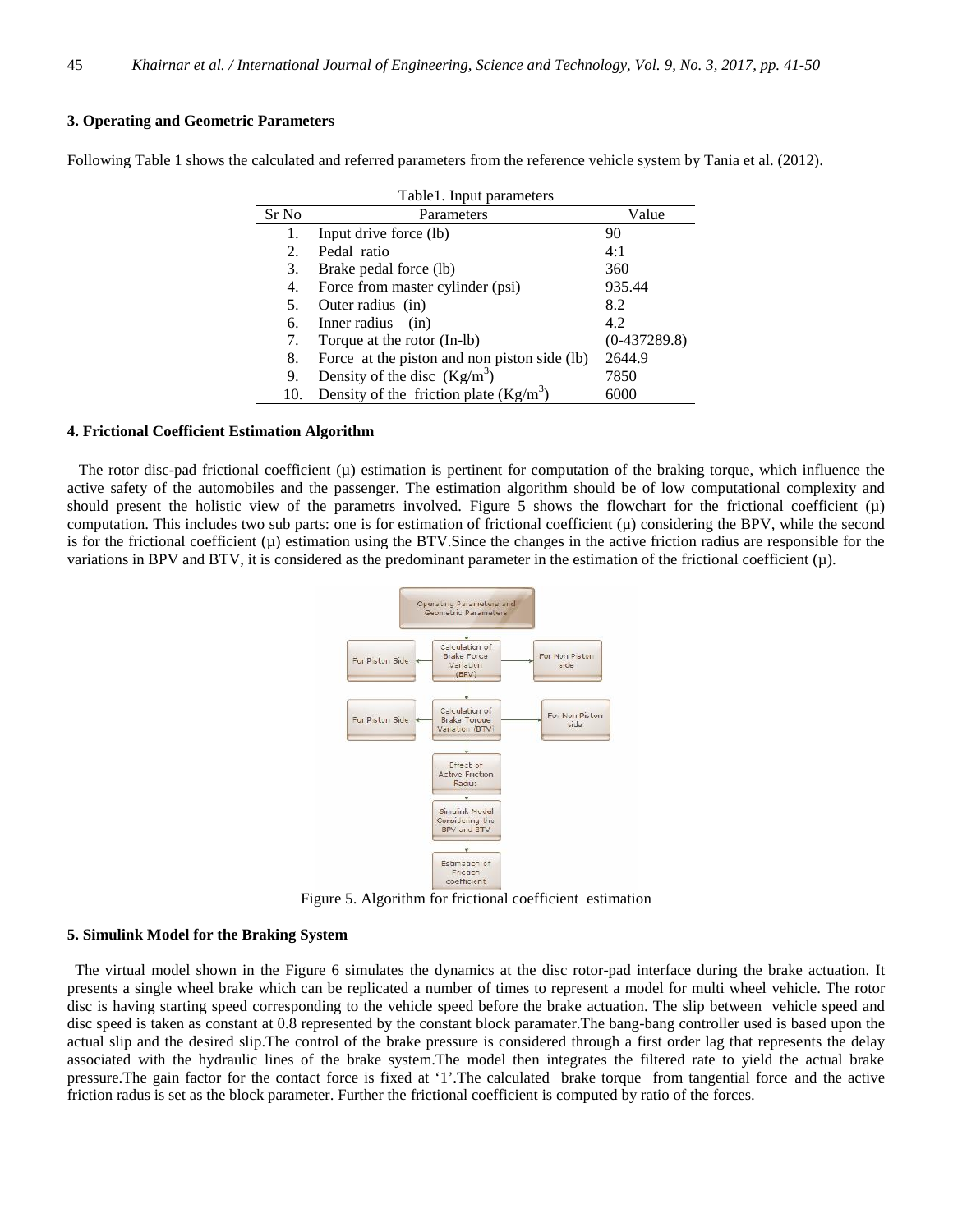

Figure 6. Simulink model for single wheel disc brake.

#### **6. Validation**

The validation of the presented methodology is based on comparison between computes frictional coefficient( $\mu$ ) with the help of output from the formulated equations solved by acquiring data from reference system and frictional coefficient( $\mu$ ) obtained from Simulink model of the braking system as shown in Figure 7. Also the, frictional coefficient( $\mu$ ) 0.3-0.7 as selected from the database of the simulated results are comprised in the range proposed by Degestein *et al*.(2006) in published work for man vehicle interface while this investigation concentrates on brake disc rotor-pad inerface.



Figure7. Comparison of output for numerical and simulink based estimation

## **7. Results and Discussion**

The computed frictional coefficient  $(\mu)$  obtained from the numerical simulation of the equations have been discussed below.It depicts the comparison between the frictional coefficient  $(\mu)$  obtained for verying conditions input parameters i.e. active friction radius, BTV and BPV.

However the Simulink model can be simulated produce the results as shown in the tables below

| Table 2. Torques on the piston side. |          |          |     |       |
|--------------------------------------|----------|----------|-----|-------|
| Sr.No.                               |          |          |     |       |
| . .                                  | 218644   | 35265.2  |     | 0.516 |
| <u>.</u>                             | 211355.8 | 34066.18 | J.O | 0.534 |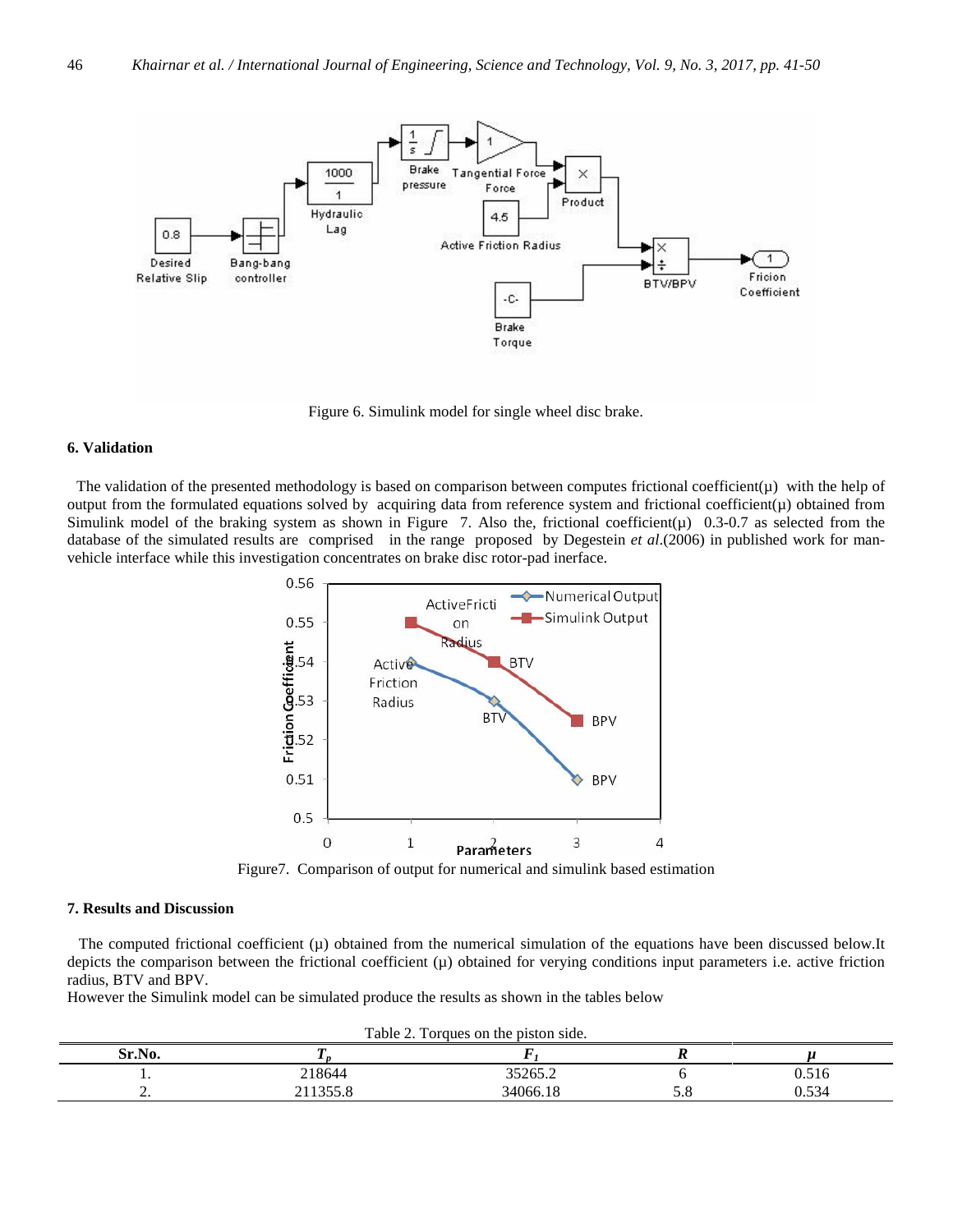| Sr.No. |          |          |     |        |
|--------|----------|----------|-----|--------|
|        | 204169.7 | 32907.93 | 5.6 | 0.553  |
| 4.     | 197227.9 | 31789.06 | 5.4 | 0.574  |
| J.     | 190522.2 | 30708.24 | 5.2 | 0.596  |
| b.     | 184044.4 | 29664.16 |     | 0.620  |
|        | 177786.9 | 28655.57 | 4.8 | 0.646  |
| 8.     | 171742.2 | 27681.28 | 4.6 | 0.674  |
| 9.     | 165902.9 | 26740.12 | 4.4 | 0.705  |
| 10.    | 160262.2 | 25830.96 | 4.2 | 0.7386 |

Table 2 (cont'd). Torques on the piston side.

| Sr.No. | $\bm{T_{NP}}$ | F,       |      |       |
|--------|---------------|----------|------|-------|
|        | 204169.7      | 32907.93 | 5.5  | 0.564 |
|        | 211355.8      | 34066.18 | 5.75 | 0.539 |
| Ć.     | 218644        | 35265.2  | h    | 0.516 |
| 4.     | 226339.5      | 36506.42 | 6.25 | 0.495 |
| J.     | 234305.9      | 37791.32 | 6.5  | 0.476 |
| 6.     | 242552.7      | 39121.45 | 6.75 | 0.459 |
|        | 251089.8      | 40498.4  |      | 0.442 |
| 8.     | 259927.3      | 41923.81 | 7.25 | 0.427 |
| 9.     | 269075.9      | 43399.39 | 7.5  | 0.413 |
| 10.    | 278546.5      | 44926.9  | 7.75 | 0.4   |

*7.1 Effect of active friction radius on frictional coefficient (µ)*

Figure 8(a) shows the output for the frictional coefficient( $\mu$ ) produced by the deduced equations for the piston side. The contact point of the coulomb friction force is subjected to variations due to the varying braking effort required to decelerate the vehicle. The results indicates shifting of the active friction radius. The indicated frictional coefficient  $(\mu)$  conforms to the range 0.5-0.7 which is acceptable as per the norms Degestein et al.(2006).The variations in the active friction radius (Ra) ranges from the 4-6 mm. The optimum shifting point can be considered between 5.5-6 mm since it has produced the lesser values of the frictional coefficient  $(\mu)$ .

The changes in the active friction radius (Ra) leading to changes in frictional coefficient  $(\mu)$  for the non piston side are presented in the Figure 8 (b), the changes in the contact point pertains in the range of 5.5-7.5 mm.This range is greater than that respective for the piston side, the assignable cause is the increased braking torque and pressure distribution for piston side.It evident that the prevailing range for active friction radius (Ra) is greater than that for the piston side arising due to unequal force application.<br>
0.5



Figure 8. Variation of frictional coefficient with active friction radius

The braking torque variations with respect to the contact point distance of the coulomb friction force are presented in the Figure 9 (a) and (b) respectively for the piston and non piston side.The active friction radius (Ra) variations are ultimately reflected into the

*<sup>7.2</sup> Effect of radius of friction on Brake Torque Varaition (BTV)*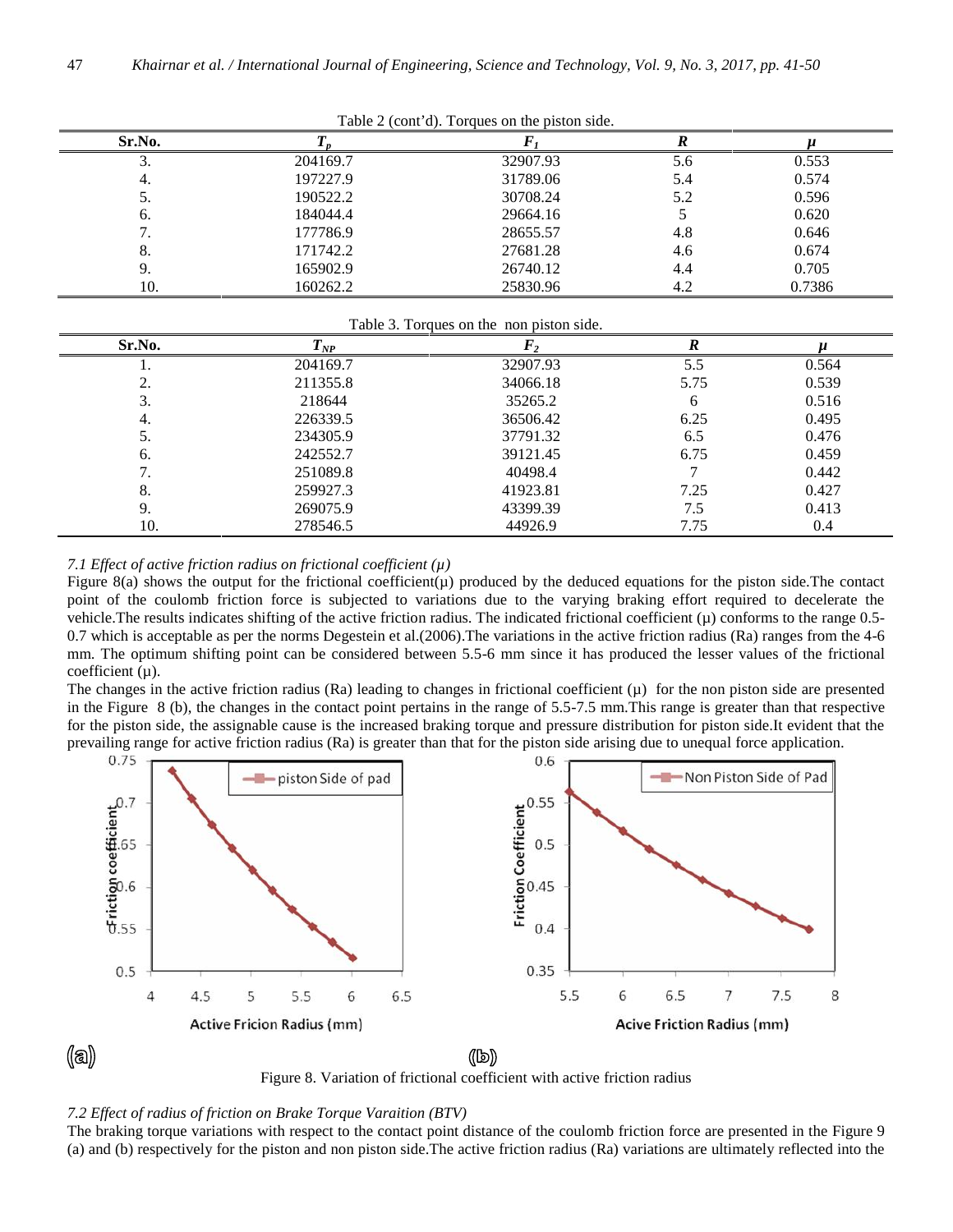braking torque variations.The braking torque variations at the piston side are between the 4-6 mm while vis-à-vis silmilar for the non piston side are reflected in the range 5.5-8 mm which is evident of the probability of less variations of the braking torque at the piston side. Due to the tangential force acting at the interface of the caliper and the disc there is a shift of the contact point distance of the Coulomb friction force primarily because of the movement of the caliper during the braking process.The changes in the active friction radius (Ra) leads to the varitions in the braking torque variations at the brake disc, the torque pulsations are transferred to the axle and ultimately to the suspension systems. Since the forces at the piston side are the result of the hydraulic pressure, the control on the hydraulic pressure and use of abutment means can be helpful to produce the required braking torque at the disc.



((ඹ)

Figure 9. BTV with active friction radius

(நி)

*7.3. Effect of active friction radius on braking force variation (BPV)*

The effect of tangential force at the interface of the caliper and disc on the active friction radius (Ra) have been studied and indicated in Figure10 (a) and (b) for the piston and non piston side respectively. The force variations for the piston side have been considered in the range of 20-35Klb produced the changes in the contact point variations between 4-6 mm similarly for the non piston side predetermined force variations of 30-45 Klb enabled the variations of the contact point between 5.5-7.8 mm. The variations in contact point application of the tangential force leads further to the differential wear of the brake pad attached to the caliper which is responsible for the driver discomfort through steering linkage. The tangential force in the forward motion braking is equal to the drag generated by the outer frictional components which will change for the piston and non piston side due to the pressurised fluid on one side of the piston.



Figure 10. BPV with active friction radius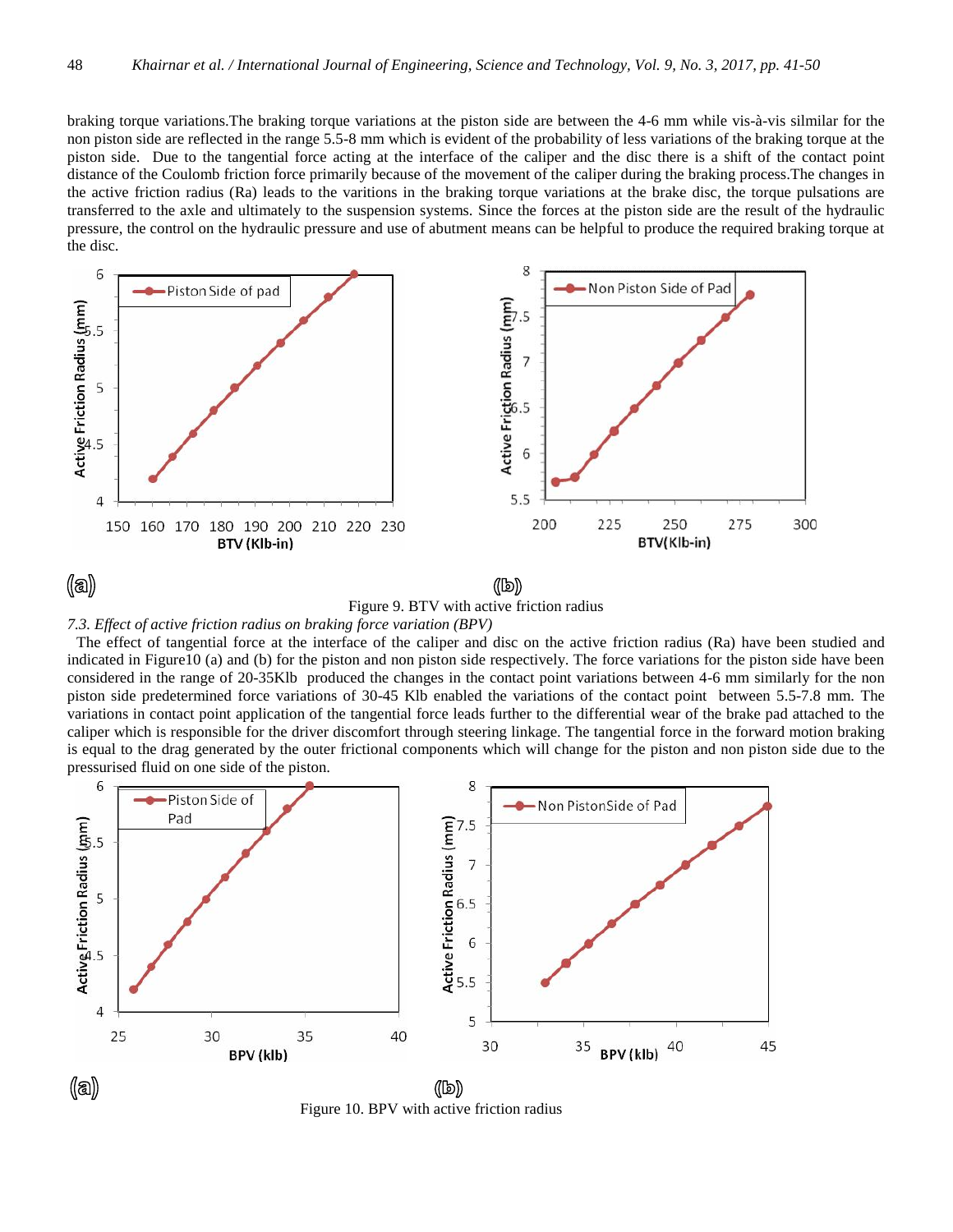### **8. Conclusions**

The present investigation reports the computation of frictional coefficient( $\mu$ ) at the rotor disc – pad interface considering the BPV and BTV related in the braking process. The brake forces  $(F_1, F_2)$ , braking toques  $(T_p, T_{np})$ and active friction radius (Ra) were used in the estimation algorithm to compute the frictional coefficient  $(\mu)$ . Following inferences can be drawn

- The maximum frictional coefficient  $(\mu)$  of 0.75 has been indicated for the piston side of the pad as shown in Figure 8 (a) due to the least variations in the active friction radius (Ra).
- As per the simulation results it can be asserted that the frictional coefficient  $(\mu)$  algorithm is suitable for estimation of the frictional coefficient  $(\mu)$  at the interface of rotor disc -pad.
- $\bullet$  The dependence of the BPV and BTV on the active friction radius (Ra) is presented in the Figure 9 (a) and (b), and in the Figure 10 (a) and (b). The increase in active friction radius (Ra) have led to the increase in BPV and BTV as well..
- The state estimation and parameter identification method reported in the paper can accurately predict the state of the braking system and rotor disc – pad interface frictional coefficient  $(\mu)$  which will achieve desired safety control.
- The results presented considering various longitudinal forces are useful for automobile brake designers to investigate the phenomenon like brake judder.

## **Nomenclature**

| Df             | : Input drive force (lb)                       |
|----------------|------------------------------------------------|
| <b>PR</b>      | : Pedal ratio                                  |
| <b>Bp</b>      | : Brake pedal force (lb)                       |
| Fm             | : Force from master cylinder (lb)              |
| $r_{0}$        | : Outer radius (in)                            |
| $r_i$          | : Inner radius<br>(in)                         |
| T <sub>b</sub> | : Torque at the rotor (in-lb)                  |
| $F_1.F_2$      | : Force at the piston and non piston side (lb) |
|                | : Density of the disc $(kg/m3)$                |
| f              | : Density of the friction plate $(kg/m3)$      |
| $F_{\rm P}$    | : Force on Piston side (lb)                    |
| $F_{np}$       | : Force on non-Piston side (lb)                |
| $F_c$          | : Caliper Force (lb)                           |
| $F_t$          | : Tangential Force (lb)                        |
| $R_{a}$        | : Active Friction Radius (cm)                  |
| $\mu_{\rm p}$  | : Frictional coefficient on piston side        |
| $\mu_{np}$     | : Frictional coefficient on non piston side    |
| $T_p$          | : Torque on piston side (in-lb)                |
| $T_{np}$       | : Torque on non piston side (in-lb)            |

#### **References**

- Abd R, Abu B and Huajiang O. 2005.Prediction of disc brake contact pressure distributions by finite element analysis. *Jurnal Teknologi*., Vol. 43 (A), pp. 21–36.
- Blau P. J., 2001.Compositions, Functions, and Testing of friction brake materials and their additives*. Oak Ridge National Laboratory*, ORNL/TM-2001/64,pp.1-38.
- Burton R A, Kilaparti S R and Nerlikar V., 1973.A limiting stationary configuration with partially contacting surfaces.Wear, Vol. 24, pp.199-206.
- CarreJ. J., Thioux A., Mery J.C., 1986.Disc Brake with Sliding Caliper.*US4630713 A*.
- Cueva G., Sinatora A., Guesser W L.,Tschiptschin A. P.,2003.Wear resistance of cast irons used in brake disc rotors. *Wear,* Vol. 255, pp.1256–1260.
- Degestein, Thomas, Winner, Hermann, 2006. Dynamic measurement of the forces in the friction area of a disc brake during braking process. *Institute of Automotive Engineering Department at technischeUniversitat Darmstadt*. F2006V218.
- Eltoukhy M. and Asfour S., 2008.Braking process in automobiles: Investigation of the thermoelastic instability phenomenon. *Modelling and Simulation.I-Tech Education and publishing.*ISBN: 978-3-902613-25-7.
- Giri N K., 1990.*Automotive Mechanics*. 2nd edn, Khanna Publisher New Delhi.
- Gillspie T.D. 1965.*Fundamentals of Vehicle Dyanamics*.Society of Automotive Engineers. 294 p.
- Han S., Guo, Rui, Cai Y., Tian X., 2014**.**Disc Break equal analysis of Car**.** *International Conference on Computer, Communications and Information Technology*, China North China institute of Aerospace Engineering, China.